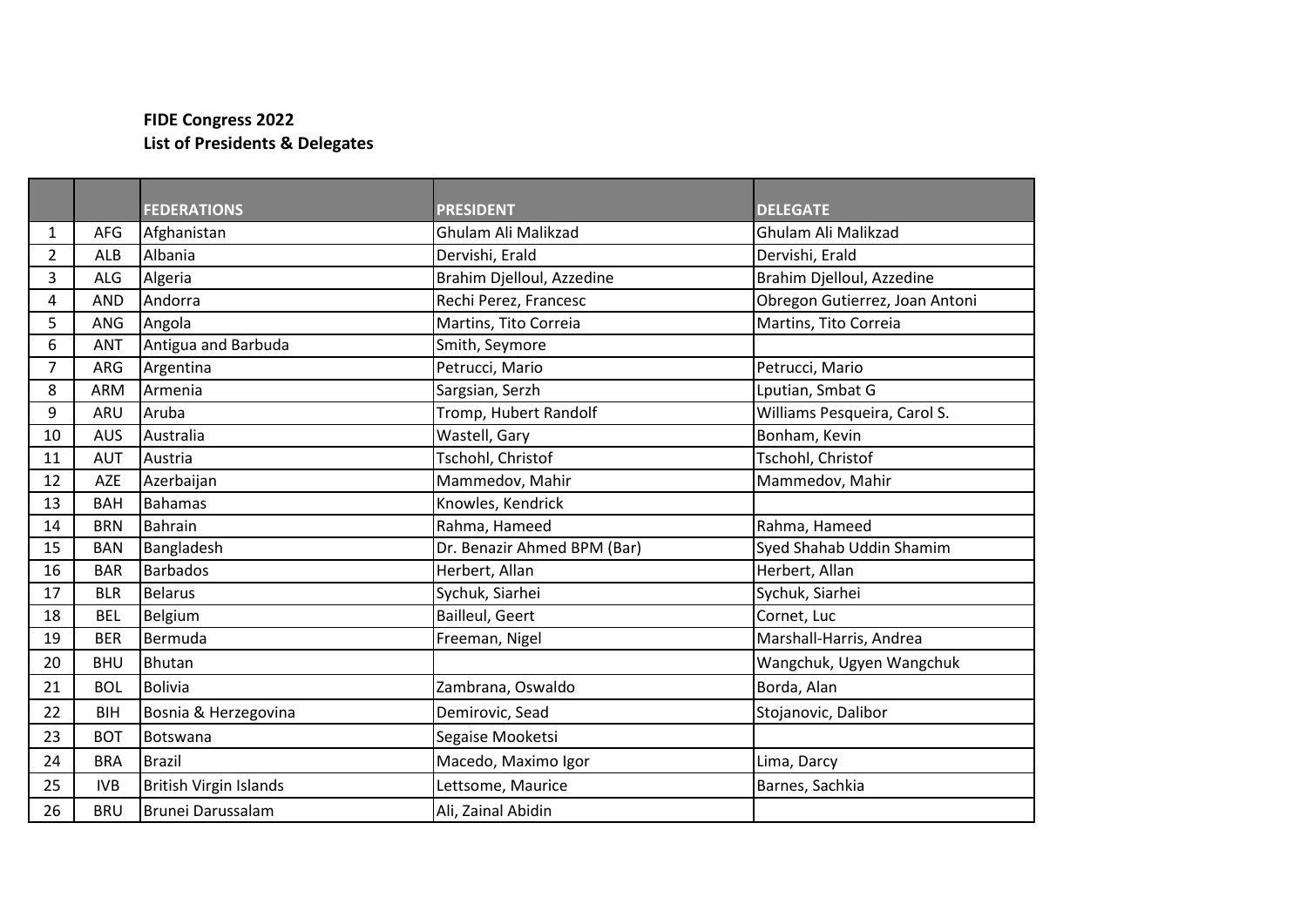| 27 | <b>BUL</b> | <b>Bulgaria</b>                  | Toshev, Ruslan              | Stefanova, Antoaneta         |
|----|------------|----------------------------------|-----------------------------|------------------------------|
| 28 | <b>BUR</b> | <b>Burkina Faso</b>              | Ouedraogo S Arnaud J D      | Ouedraogo S Arnaud J D       |
| 29 | <b>BDI</b> | Burundi                          | Ntamatungiro, Wilfried      |                              |
| 30 | CAM        | Cambodia                         | Hout, Ly                    | Dy, Chaut                    |
| 31 | <b>CMR</b> | Cameroon                         | Tanko, Eli                  |                              |
| 32 | CAN        | Canada                           | Drkulec, Vlado              | Plotkin, Victor              |
| 33 | CPV        | Cape Verde                       | Carapinha, Francisco Manuel | Carapinha, Francisco Manuel  |
| 34 | CAY        | Cayman Islands                   | Tracey, Shaun               | Tracey, Shaun                |
| 35 | CAR        | Central African Republic         | Atazi Yeke Jean Mexin       | Atazi Yeke Jean Mexin        |
| 36 | <b>CHA</b> | Chad                             | Mahamat Hachim Bachar       | Mahamat Hachim Bachar        |
| 37 | <b>CHI</b> | Chile                            | Abarca Gonzalez, Damaris    | Mundaca Alvarez, Juan Carlos |
| 38 | <b>CHN</b> | China                            | Ye, Jiangchuan              | Tian, Hongwei                |
| 39 | <b>TPE</b> | Chinese Taipei                   | Liu, Ko-Fei                 | Chen, Mei Fang Dina          |
| 40 | COL        | Colombia                         | Escobar Forero, Alder       | Escobar Forero, Alder        |
| 41 | <b>COM</b> | Comoros Islands                  | Daroueche, Echata Mohamed   |                              |
| 42 | <b>CRC</b> | Costa Rica                       | Quiros Rojas, Luis Eduardo  | Quiros Rojas, Luis Eduardo   |
| 43 | <b>CIV</b> | Cote d'Ivoire                    |                             | <b>REVERSE DELEGATE</b>      |
| 44 | <b>CRO</b> | Croatia                          | Brkic, Ivica                |                              |
| 45 | <b>CUB</b> | Cuba                             | Rivero Gonzalez, Carlos     | Rivero Gonzalez, Carlos      |
| 46 | <b>CYP</b> | Cyprus                           | Tornaritis, Criton          | Klerides, Paris              |
| 47 | <b>CZE</b> | Czech Republic                   | Novotny, Viktor             | Pisk, Petr                   |
| 48 | COD        | Democratic Republic of the Congo | Esungi, Guy Botetsi         | Esungi, Guy Botetsi          |
| 49 | <b>DEN</b> | Denmark                          | Jacobsen, Poul              | Jacobsen, Poul               |
| 50 | <b>DJI</b> | Djibouti                         | Yassin Souleman Hassan      | Yassin Souleman Hassan       |
| 51 | <b>DOM</b> | Dominican Republic               | Dominguez Brito, Pedro      | Dominguez Brito, Pedro       |
| 52 | ECU        | Ecuador                          | Bastidas Rodriguez, Jaime   |                              |
| 53 | EGY        | Egypt                            | Elgendy, Hesham             | Elgendy, Hesham              |
| 54 | <b>ESA</b> | El Salvador                      | Blanco, David E.            | Blanco, David E.             |
| 55 | <b>ENG</b> | England                          | Lawson, Dominic Ralph       | Pein, Malcolm                |
| 56 | <b>GEQ</b> | Equatorial Guinea                | Nguema Ebile, Pedro         | Nguema Ebile, Pedro          |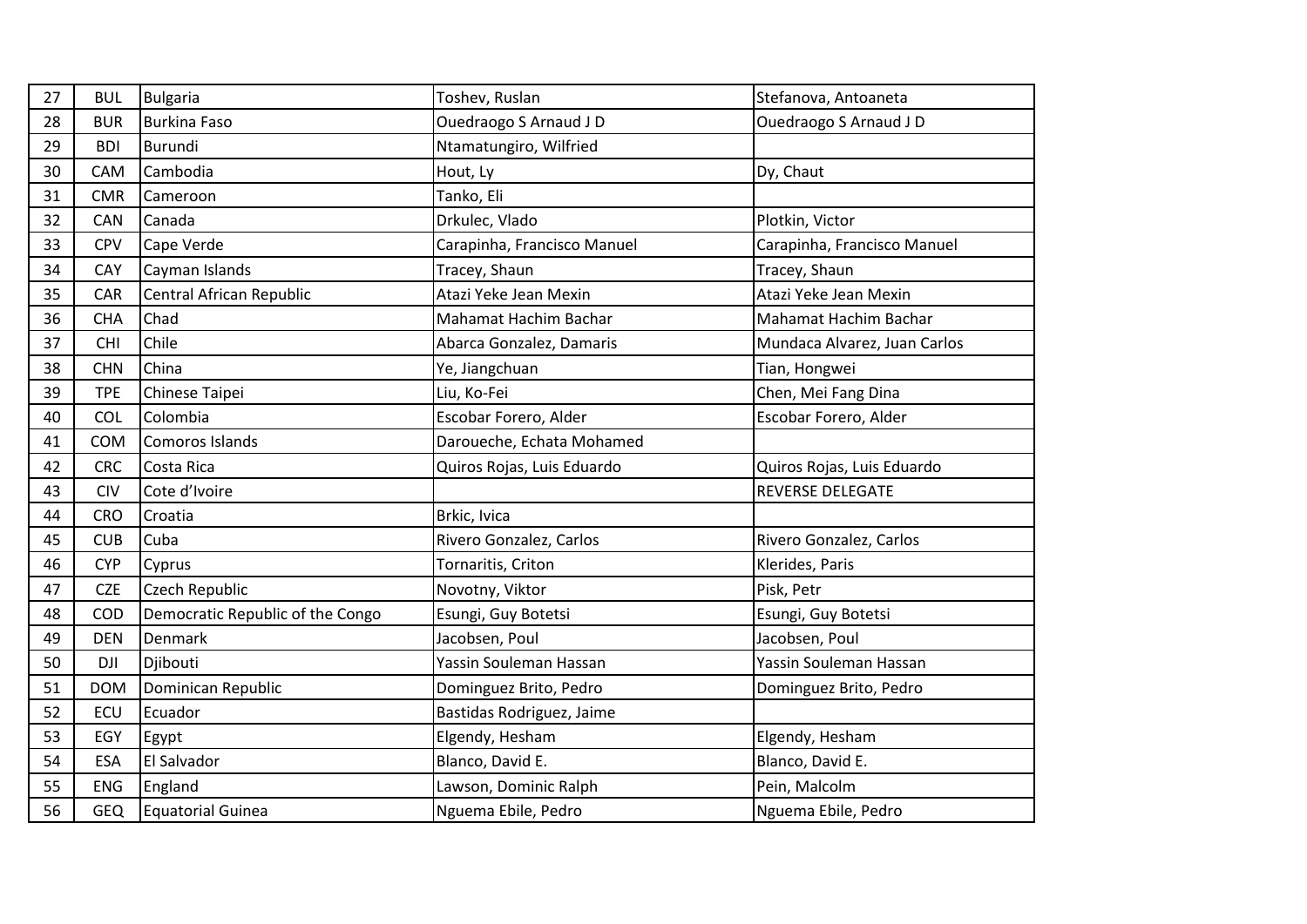| 57 | ERI        | Eritrea          | Kiflay Andemicael Seare          | Khaled Hassen Dirar             |
|----|------------|------------------|----------------------------------|---------------------------------|
| 58 | <b>EST</b> | Estonia          | Koort, Ken                       | Koort, Ken                      |
| 59 | SWZ        | Eswatini         | Msibi, Dumsane                   | Msibi, Dumsane                  |
| 60 | <b>ETH</b> | Ethiopia         | Woldu, Tsedeke Yihunie           | Hussein, Seifu Belayneh         |
| 61 | FAI        | Faroe Islands    | Wiberg, Ingi                     | Wiberg, Ingi                    |
| 62 | <b>FIJ</b> | Fiji             | Vukikomoala, Hilda               | Prasad, Ravikesh                |
| 63 | <b>FIN</b> | Finland          | Tiiva, Eetu                      | Laine, Panu                     |
| 64 | <b>FRA</b> | France           | Relange, Eloi                    | Escafre, Stephane               |
| 65 | GAB        | Gabon            | Bongo Akanga Ndjila, Barthelemy  | Bongo Akanga Ndjila, Barthelemy |
| 66 | GAM        | Gambia           | Nyass, Ebrima                    |                                 |
| 67 | GEO        | Georgia          | Giorgadze, Giorgi                | Iashvili, Akaki                 |
| 68 | <b>GER</b> | Germany          | Krause, Ullrich                  | Krause, Ullrich                 |
| 69 | <b>GHA</b> | Ghana            | Ameku, Philip Elikem             | Ameku, Philip Elikem            |
| 70 | <b>GRE</b> | Greece           | Efstathopoulos, Efstathios       | Makropoulos, Georgios           |
| 71 | <b>GRN</b> | Grenada          | Ferguson, Ruggles                |                                 |
| 72 | <b>GUM</b> | Guam             | Santos, Almer                    |                                 |
| 73 | <b>GUA</b> | Guatemala        | Centes Cifuentes, Josue Fernando | Vega Fernandez, Jorge           |
| 74 | GCI        | Guernsey         | Hill, Jonathan                   | Kirby, Peter J.                 |
| 75 | GUY        | Guyana           | Farley, Frankie                  | Farley, Frankie                 |
| 76 | HAI        | Haiti            | Lumarque, Jacky                  |                                 |
| 77 | <b>HON</b> | Honduras         | Hernandez, Juan Carlos           | Hernandez, Juan Carlos          |
| 78 | <b>HKG</b> | Hong Kong, China | Chan, Kwai Keong                 | Chan, Kwai Keong                |
| 79 | <b>HUN</b> | Hungary          | Szabo, Laszlo                    | Font, Gusztav Dr.               |
| 80 | <b>ISL</b> | Iceland          | Bjornsson, Gunnar                | Bjornsson, Gunnar               |
| 81 | <b>IND</b> | India            | Sanjay Kapoor                    | Chauhan, Bharat Singh           |
| 82 | <b>INA</b> | Indonesia        | Adianto, Utut                    | Ambarukmi, Dwi Hatmisari        |
| 83 | IRI        | Iran             | Taemini Lichaei, Hassan          | Paridar, Shadi                  |
| 84 | <b>IRQ</b> | Iraq             | Dhafer, Abdul Ameer Madhloom     | Dhafer, Abdul Ameer Madhloom    |
| 85 | <b>IRL</b> | Ireland          | Beatty, Desmond                  | O'Connor, Jonathan              |
| 86 | <b>ISR</b> | Israel           | Barkai, Zvika                    | Slav, Moshe                     |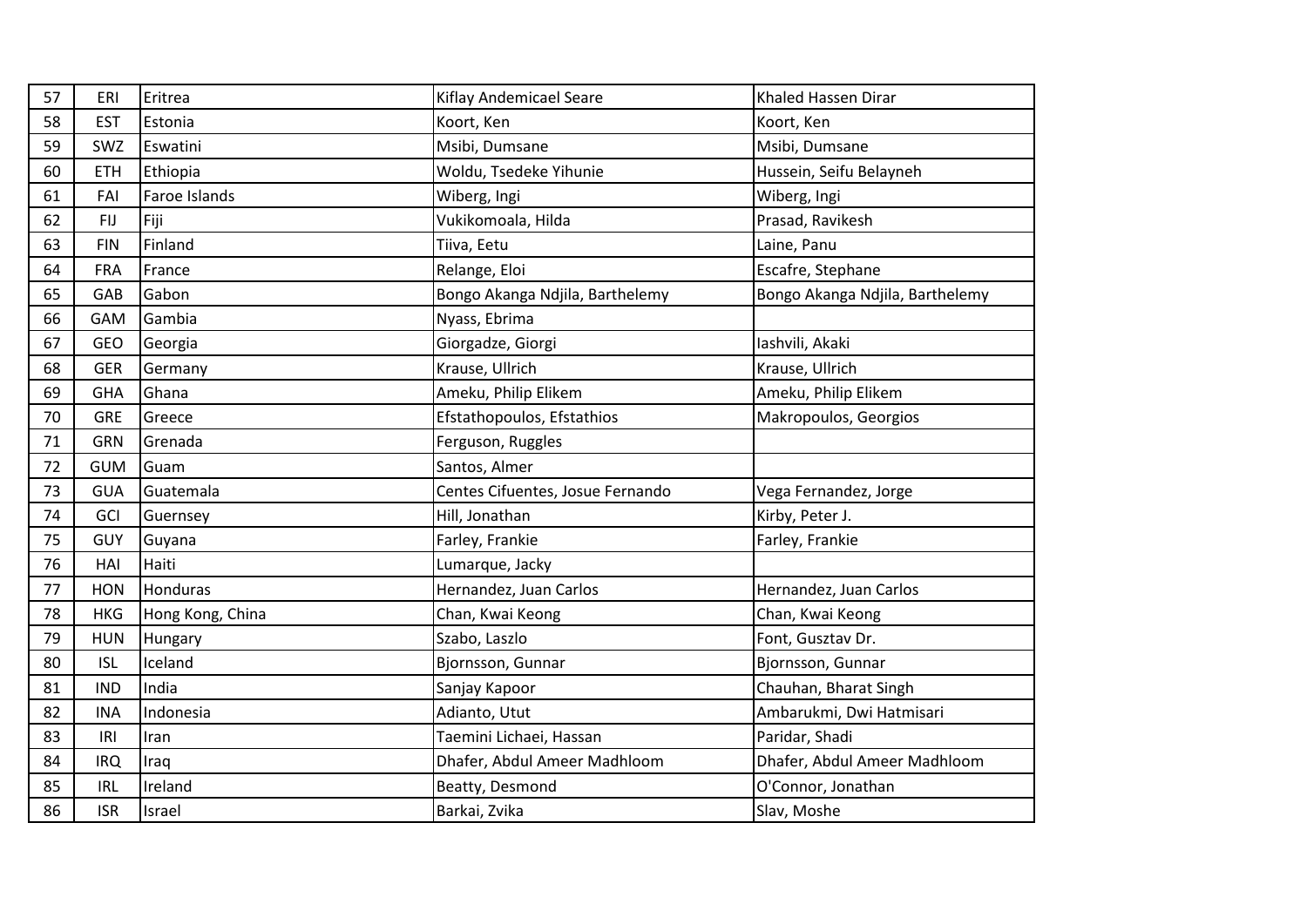| 87  | <b>ITA</b> | Italy               | Maggi, Luigi                       | Rivello, Roberto               |
|-----|------------|---------------------|------------------------------------|--------------------------------|
| 88  | <b>JAM</b> | Jamaica             | Myers, Peter                       | Myers, Peter                   |
| 89  | <b>JPN</b> | Japan               | Manabe, Hiroshi                    |                                |
| 90  | <b>JCI</b> | Jersey              | Jouault, Louis                     | Boxall, Graham                 |
| 91  | <b>JOR</b> | Jordan              | Nawaf, Irshedat                    | Khader, Sami                   |
| 92  | KAZ        | Kazakhstan          | Khussainov, Galim                  |                                |
| 93  | <b>KEN</b> | Kenya               | Wanjala, Benard                    | Wanjala, Benard                |
| 94  | <b>KOS</b> | Kosovo <sup>*</sup> | Budima, Armend                     | Ermeni, Bekim                  |
| 95  | <b>KUW</b> | Kuwait              | Ramadan, Hassan                    | Alamiri, Adel                  |
| 96  | KGZ        | Kyrgyzstan          | Tolbaev, Babur                     | Tolbaev, Babur                 |
| 97  | LAO        | Laos                | Vilavane, Inthava                  | Vilavane, Inthava              |
| 98  | LAT        | Latvia              |                                    | Kalnins, Toms                  |
| 99  | LBN        | Lebanon             | Badieh, Khaled                     | Khairallah, Elias              |
| 100 | LES        | Lesotho             | Motloheloa, Tseliso                |                                |
| 101 | LBR        | Liberia             | Thomas Karyah                      |                                |
| 102 | LBA        | Libya               | Ali, Fouzi Fathullah               | Ali, Fouzi Fathullah           |
| 103 | LIE        | Liechtenstein       | Gerold Heinz Schaedler             | Gerold Heinz Schaedler         |
| 104 | LTU        | Lithuania           | Kaminskas, Gytis                   |                                |
| 105 | LUX        | Luxembourg          | Fattebene, Pierre                  | Jeitz, Olivier                 |
| 106 | MAC        | Macau               | Cheung Chiu Hang, Raymond          | Silveirinha, Jose Antonio C.   |
| 107 | <b>MAD</b> | Madagascar          | Ramalanjaona, Andrianantenaina     | Rakotomaharo, Yves Andre       |
| 108 | <b>MAW</b> | Malawi              | Namangale, Susan                   | Namangale, Susan               |
| 109 | <b>MAS</b> | Malaysia            | Sanusi, Akhramsyah Muammar Ubaidah |                                |
| 110 | <b>MDV</b> | Maldives            | Hussain Shiyan                     |                                |
| 111 | MLI        | Mali                | Diakite, Ousmane                   | Kadouno, Drissa                |
| 112 | <b>MLT</b> | Malta               | Borg, Geoffrey                     | Borg, Geoffrey                 |
| 113 | <b>MTN</b> | Mauritania          | Tajedine, Sidi Mohamed             | Ould Bah, Abdallhi M Elmokhtar |
| 114 | <b>MRI</b> | Mauritius           | Bhowany, Hurrynarain               | Bhowany, Hurrynarain           |
| 115 | <b>MEX</b> | Mexico              | Ramirez Barajas, Mario Antonio     | Ramirez Barajas, Mario Antonio |
| 116 | <b>MDA</b> | Moldova             | Dodon, Igor                        | Dodon, Igor                    |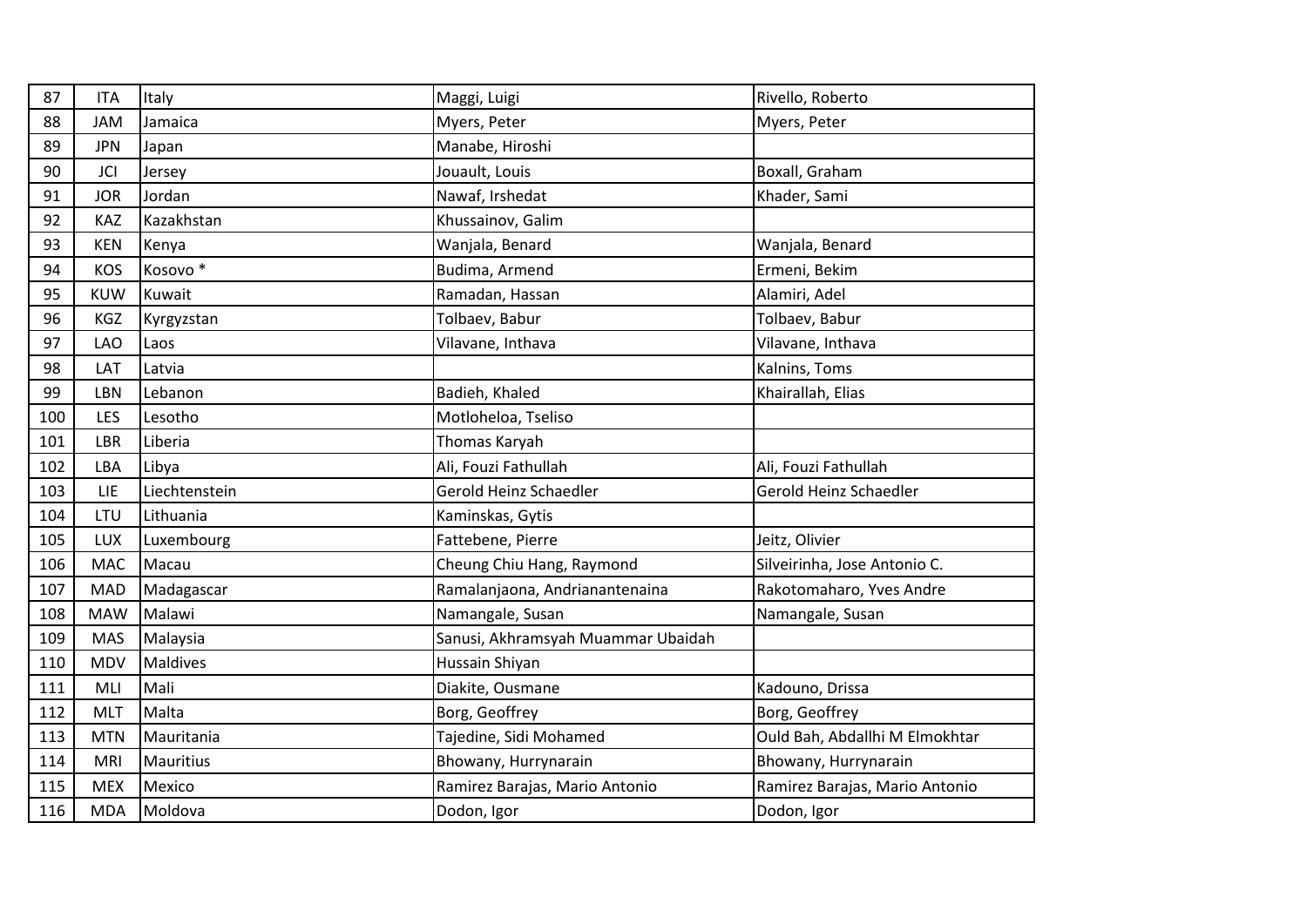| 117 | <b>MNC</b> | Monaco                      | Rapaire, Jean-Michel          | Van Hoolandt, Patrick         |
|-----|------------|-----------------------------|-------------------------------|-------------------------------|
| 118 | MGL        | Mongolia                    | Gurvanbaatar, Erdenebaatar    | Gurvanbaatar, Erdenebaatar    |
| 119 | <b>MNE</b> | Montenegro                  | Milovic, Jovan                | Milovic, Jovan                |
| 120 | <b>MAR</b> | Morocco                     |                               | <b>REVERSE DELEGATE</b>       |
| 121 | MOZ        | Mozambique                  | <b>Botao Milton</b>           |                               |
| 122 | <b>MYA</b> | Myanmar                     | Maung Maung Lwin              | Maung Maung Lwin              |
| 123 | <b>NAM</b> | Namibia                     | Eichab, Charles               |                               |
| 124 | <b>NRU</b> | Nauru                       | Halstead, Richie              | Halstead, Richie              |
| 125 | <b>NEP</b> | Nepal                       | Shrestha, Eka Lal             | Shrestha, Eka Lal             |
| 126 | <b>NED</b> | Netherlands                 | De Jong-Muhren, Bianca        | Hamers, Herman                |
| 127 | AHO        | <b>Netherlands Antilles</b> | Picus, Marlon                 | Picus, Marlon                 |
| 128 | <b>NZL</b> | New Zealand                 | Metge, J. Nigel               | Freeman, Michael Roy          |
| 129 | <b>NCA</b> | Nicaragua                   | Bendana-Guerrero, Guy Dr.     | Bendana-Guerrero, Guy Dr.     |
| 130 | <b>NGR</b> | Nigeria                     | Mohammed, Sani Usman          |                               |
| 131 | <b>MKD</b> | North Macedonia             | Bogdanovikj, Sasha            | Gakidova, Aleksandra          |
| 132 | <b>NOR</b> | Norway                      | Agdestein, Simen              |                               |
| 133 | <b>OMA</b> | Oman                        | Al Bulushi, Ahmed Bin Darwish | Al Bulushi, Ahmed Bin Darwish |
| 134 | <b>PAK</b> | Pakistan                    | Qureshi, Hanif                | Qureshi, Hanif                |
| 135 | <b>PLW</b> | Palau                       | Whipps, Eric Ksau Surangel    | Whipps, Eric Ksau Surangel    |
| 136 | PLE        | Palestine                   | Bashar Masri                  | Al-Susi, Rajai N              |
| 137 | <b>PAN</b> | Panama                      | Carrillo, Jose Antonio        | Carrillo, Jose Antonio        |
| 138 | <b>PNG</b> | Papua New Guinea            | McCoy, Tom                    | Press, Shaun                  |
| 139 | PAR        | Paraguay                    | Benitez Irazusta, Eduardo     | Zarza, Ronald                 |
| 140 | PER        | Peru                        | Ortega, Jaime                 | Gutierrez, Renzo              |
| 141 | PHI        | Philippines                 | Pichay, Prospero              | Abundo, Casto                 |
| 142 | POL        | Poland                      | Jedynak, Radoslaw             | Jedynak, Radoslaw             |
| 143 | <b>POR</b> | Portugal                    | Cross, Dominic                | Cross, Dominic                |
| 144 | <b>PUR</b> | <b>Puerto Rico</b>          | Cruz Arce, Francisco J.       | Cruz Arce, Francisco J.       |
| 145 | QAT        | Qatar                       | Al-Mudahka, Mohd              | Al-Mudahka, Mohd              |
| 146 | ROU        | Romania                     | Ardeleanu, Vlad               | Dobronauteanu, Ion-Serban     |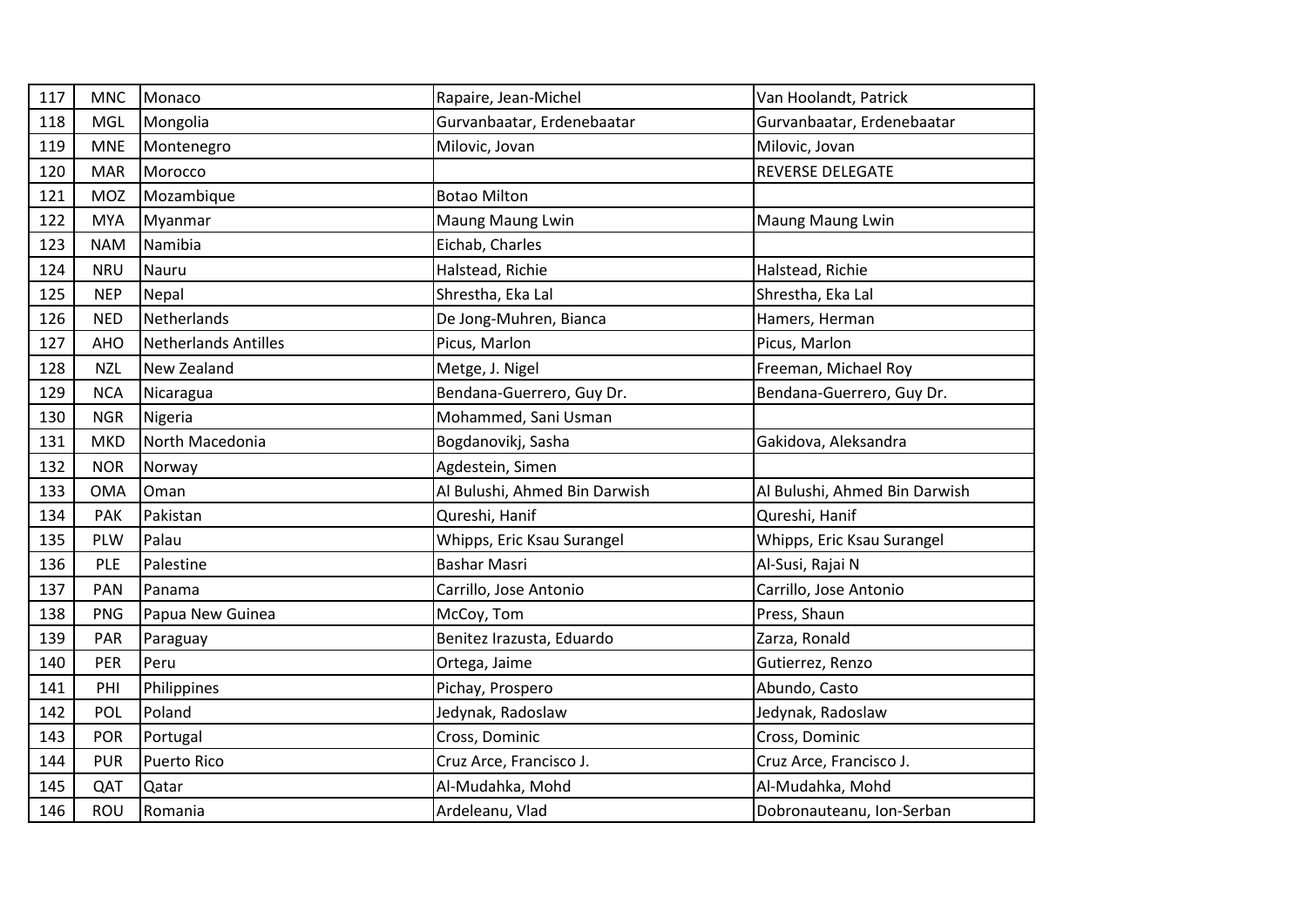| 147 | <b>RUS</b> | Russia                | Filatov, Andrey                     | Gluhovsky, Mark            |
|-----|------------|-----------------------|-------------------------------------|----------------------------|
| 148 | <b>RWA</b> | Rwanda                | Zimurinda, Ben Tom                  |                            |
| 149 | <b>SKN</b> | Saint Kitts and Nevis | Williams, IzBen Cordinal            | Williams, IzBen Cordinal   |
| 150 | <b>LCA</b> | Saint Lucia           | Richards, TrisAnn                   | Richards, TrisAnn          |
| 151 | <b>SMR</b> | San Marino            | Tabarini, Ivan                      | Tabarini, Ivan             |
| 152 | <b>STP</b> | Sao Tome and Principe | Espirito Santo, Tome                |                            |
| 153 | <b>KSA</b> | Saudi Arabia          | Alwahshi, Abdullah Salem A          |                            |
| 154 | SCO        | Scotland              | Webster, Jim J                      | Howie, Andrew              |
| 155 | <b>SEN</b> | Senegal               | Cisse, Amadou Lamine                |                            |
| 156 | <b>SRB</b> | Serbia                | Lazic, Dragan                       | Lazic, Dragan              |
| 157 | <b>SEY</b> | Seychelles            | Hoareau, Benjamin                   |                            |
| 158 | <b>SLE</b> | Sierra Leone          | Kamara, Ansumana                    | Kamara, Ansumana           |
| 159 | SGP        | Singapore             | Hsu, Li Yang                        |                            |
| 160 | <b>SVK</b> | Slovakia              | Milan, Roman                        | Repkova, Eva               |
| 161 | <b>SLO</b> | Slovenia              | Brglez, Milan                       | Brglez, Milan              |
| 162 | SOL        | Solomon Islands       | Maelasi, Anthony                    |                            |
| 163 | SOM        | Somalia               | Hassan, Ahmed Abdi                  | Hassan, Ahmed Abdi         |
| 164 | <b>RSA</b> | South Africa          |                                     | <b>REVERSE DELEGATE</b>    |
| 165 | <b>KOR</b> | South Korea           | Hyun, In Suk                        | Hyun, In Suk               |
| 166 | SSD        | South Sudan           | <b>Aduot Madit Rigkher</b>          | <b>Aduot Madit Rigkher</b> |
| 167 | <b>ESP</b> | Spain                 | Ochoa De Echaguen, Francisco Javier | Padulles Argerich, Ramon   |
| 168 | SRI        | Sri Lanka             | Wijesuriya, G. Luxman               | Wijesuriya, G. Luxman      |
| 169 | SUD        | Sudan                 | Omer Abdalla Omer Deab              | Omer Abdalla Omer Deab     |
| 170 | <b>SUR</b> | Suriname              | Kaslan, Marlon                      |                            |
| 171 | <b>SWE</b> | Sweden                | Jalling, Hakan                      | Jalling, Hakan             |
| 172 | SUI        | Switzerland           | Voegtlin, Andre                     |                            |
| 173 | <b>SYR</b> | Syria                 | Abbas, Ali                          | Abbas, Ali                 |
| 174 | <b>TJK</b> | Tajikistan            | Said, Davlatali                     | Vatanov, Khurshed          |
| 175 | <b>TAN</b> | Tanzania              | Mwanyika, Geoffrey                  | Mwanyika, Geoffrey         |
| 176 | <b>THA</b> | Thailand              | Nakvanich, Sahapol                  | Nakvanich, Sahapol         |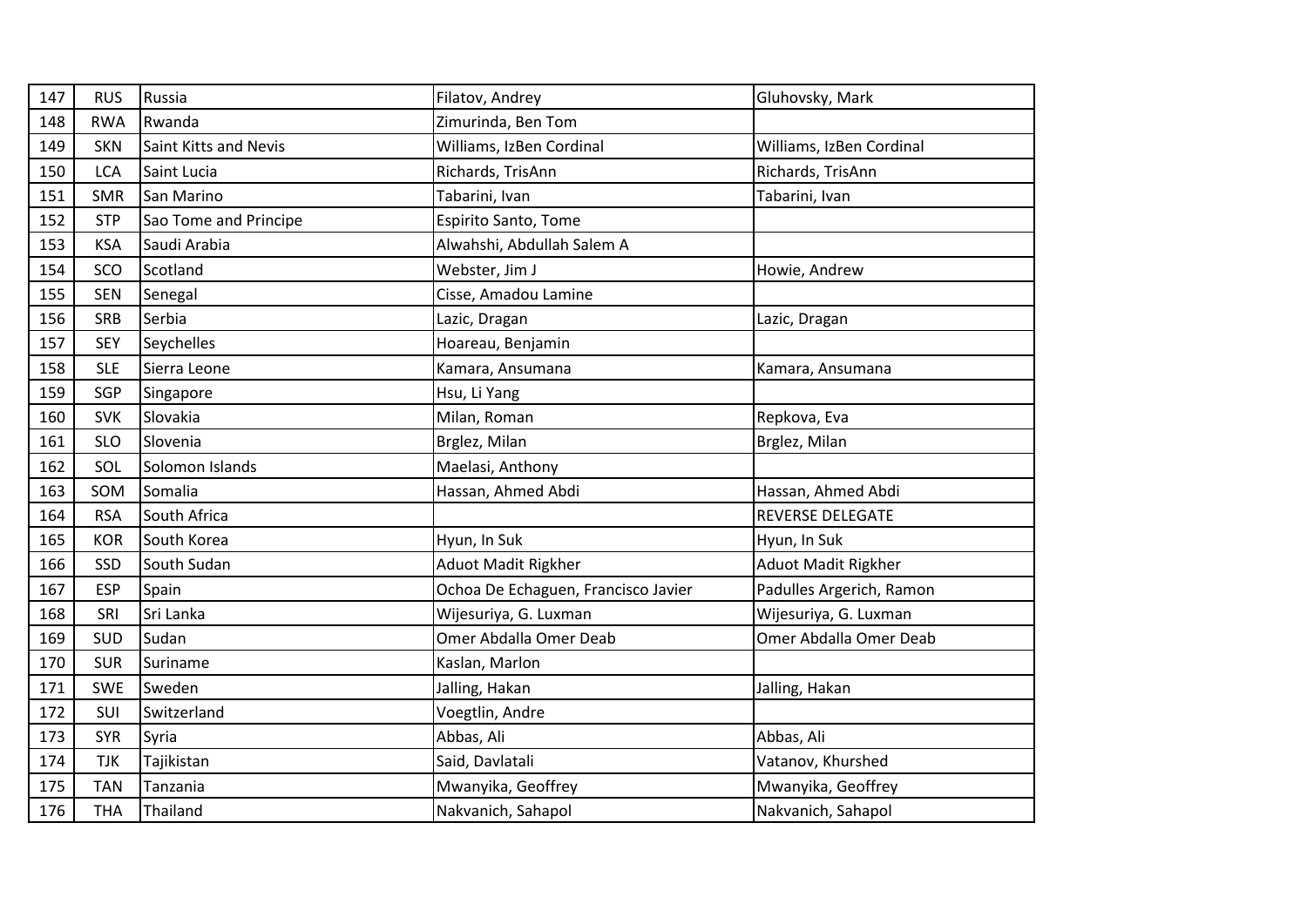| 177 | <b>TLS</b> | Timor-Leste                     | Tilman, Zeferino Viegas        | Tilman, Zeferino Viegas        |
|-----|------------|---------------------------------|--------------------------------|--------------------------------|
| 178 | <b>TOG</b> | Togo                            | Ndjelle, Abby Edah             | Fumey, Enyonam Sewa            |
| 179 | <b>TTO</b> | Trinidad & Tobago               | Johnson, Sonja                 | Johnson, Sonja                 |
| 180 | <b>TUN</b> | Tunisia                         | Doghri, Nabil                  |                                |
| 181 | <b>TUR</b> | Turkey                          | Tulay, Gulkiz                  | Tulay, Gulkiz                  |
| 182 | <b>TKM</b> | Turkmenistan                    | Malikgulyyev, Vepa             |                                |
| 183 | <b>UGA</b> | Uganda                          | Mwaka, Emmanuel                | Mwaka, Emmanuel                |
| 184 | <b>UKR</b> | Ukraine                         | Kapustin, Viktor               | Gnyp, Yuriy                    |
| 185 | <b>UAE</b> | <b>United Arab Emirates</b>     | Sarhan Al Muaini               | Sarhan Al Muaini               |
| 186 | <b>USA</b> | <b>United States of America</b> | Hoffpauir, Mike                | Khodarkovsky, Michael          |
| 187 | URU        | Uruguay                         | Milans, Carlos                 | Celi, Enrique                  |
| 188 | <b>ISV</b> | US Virgin Islands               | Murphy, Margaret               | Murphy, Margaret               |
| 189 | <b>UZB</b> | Uzbekistan                      | Abdukhakimov, Aziz             | Turdialiev, Husan              |
| 190 | <b>VEN</b> | Venezuela                       | Alvarez Marquez, Johann Carlos | Alvarez Marquez, Johann Carlos |
| 191 | <b>VIE</b> | Vietnam                         | Nguyen, Dong Tien              | Dang, Tat Thang                |
| 192 | <b>WLS</b> | Wales                           | Harle, Bill                    | Harle, Bill                    |
| 193 | YEM        | Yemen                           | Sallam, Sabri Abdul-Mawla      | Sallam, Sabri Abdul-Mawla      |
| 194 | ZAM        | Zambia                          | Chilufya, Mukubulo             | Chilufya, Mukubulo             |
| 195 | ZIM        | Zimbabwe                        | Tongowona, Collen              | Tongowona, Collen              |

\* "All reference to Kosovo, whether to the territory, institutions or population, in this text shall be understood in full compliance with United Nations Security Council Resolution 1244 and without prejudice to the status of Kosovo"

|            | Abb. FEDERATIONS with no voting right | <b>PRESIDENT</b>      | <b>DELEGATE</b>  |
|------------|---------------------------------------|-----------------------|------------------|
| <b>BIZ</b> | <b>I</b> Belize                       | Awe, Alfred           |                  |
| <b>DMA</b> | Dominica                              | Francis, Nigel        | Scotland, Daniel |
| NIG        | Niger                                 | Abou Tarka, Mahamadou |                  |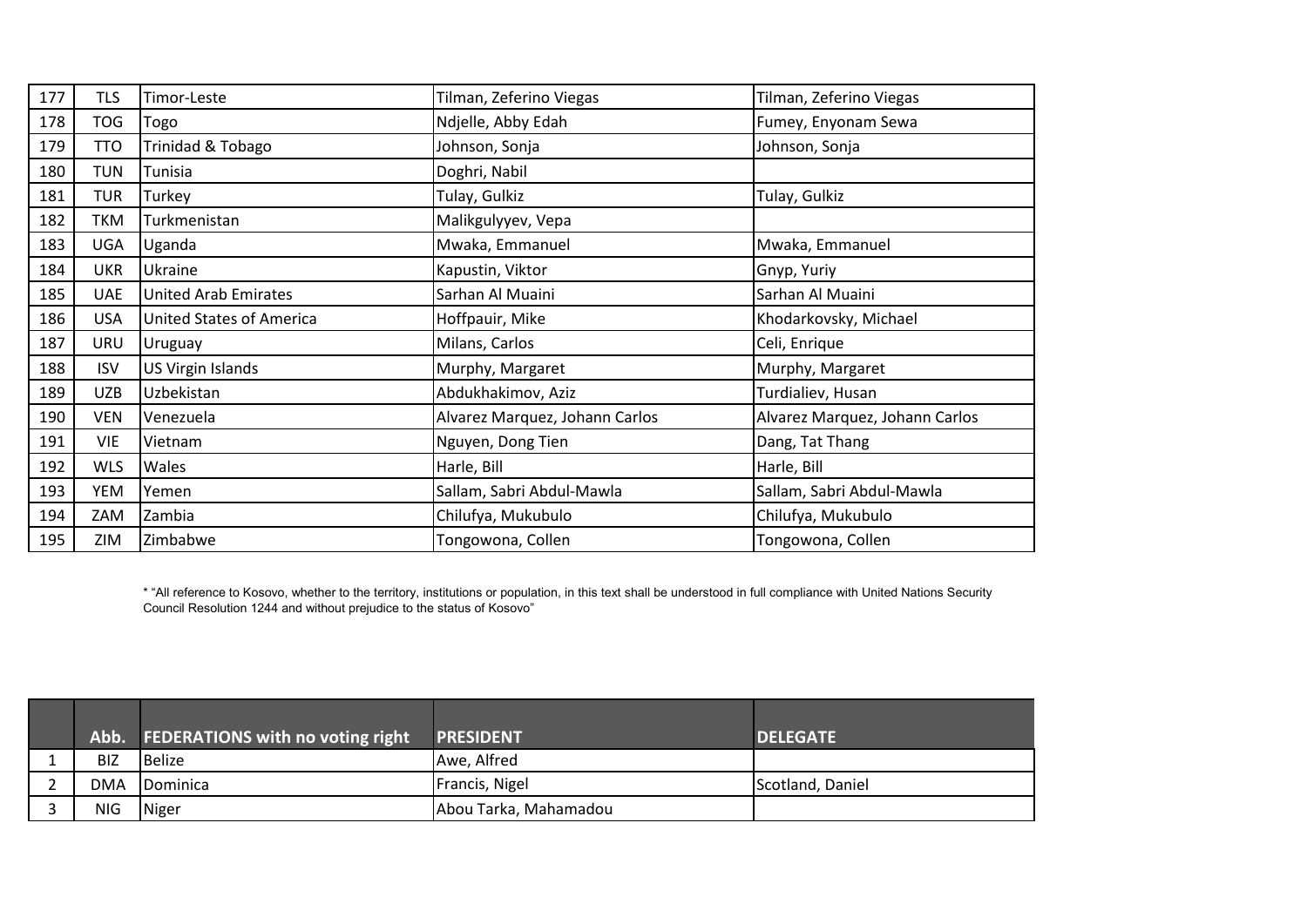| VIN | .<br>. .<br>Grenadines<br>the<br>Vincent and<br>ISaint | <b>Bruce</b><br>Israel | Israel F |
|-----|--------------------------------------------------------|------------------------|----------|
|     |                                                        |                        |          |

Belize, Dominica, Niger, St Vincent and the Grenadines became members in 2021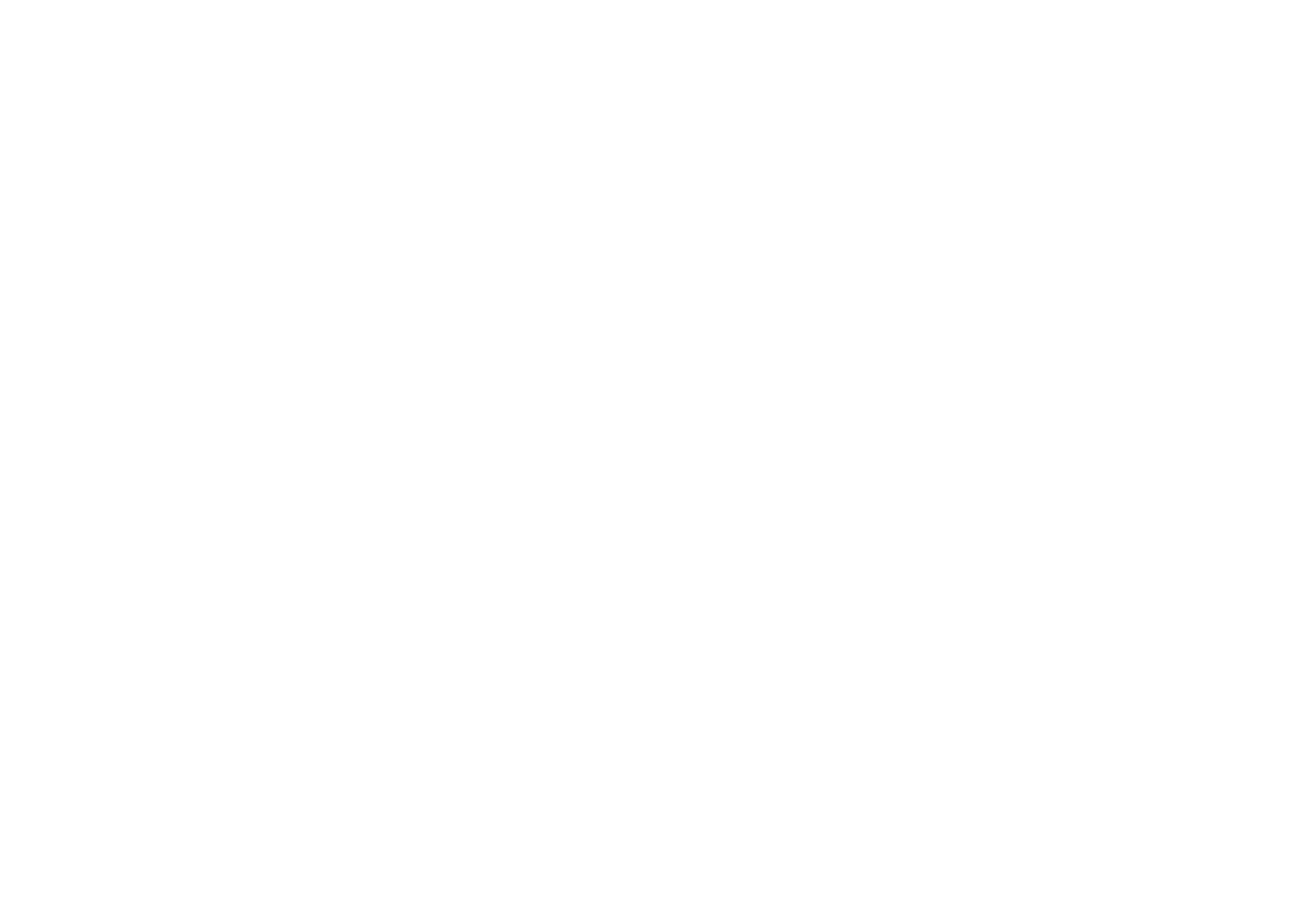| <b>STATUS</b>               |  |
|-----------------------------|--|
| FIDE Electoral Rules, Art.3 |  |
| FIDE Electoral Rules, Art.3 |  |
| FIDE Electoral Rules, Art.3 |  |